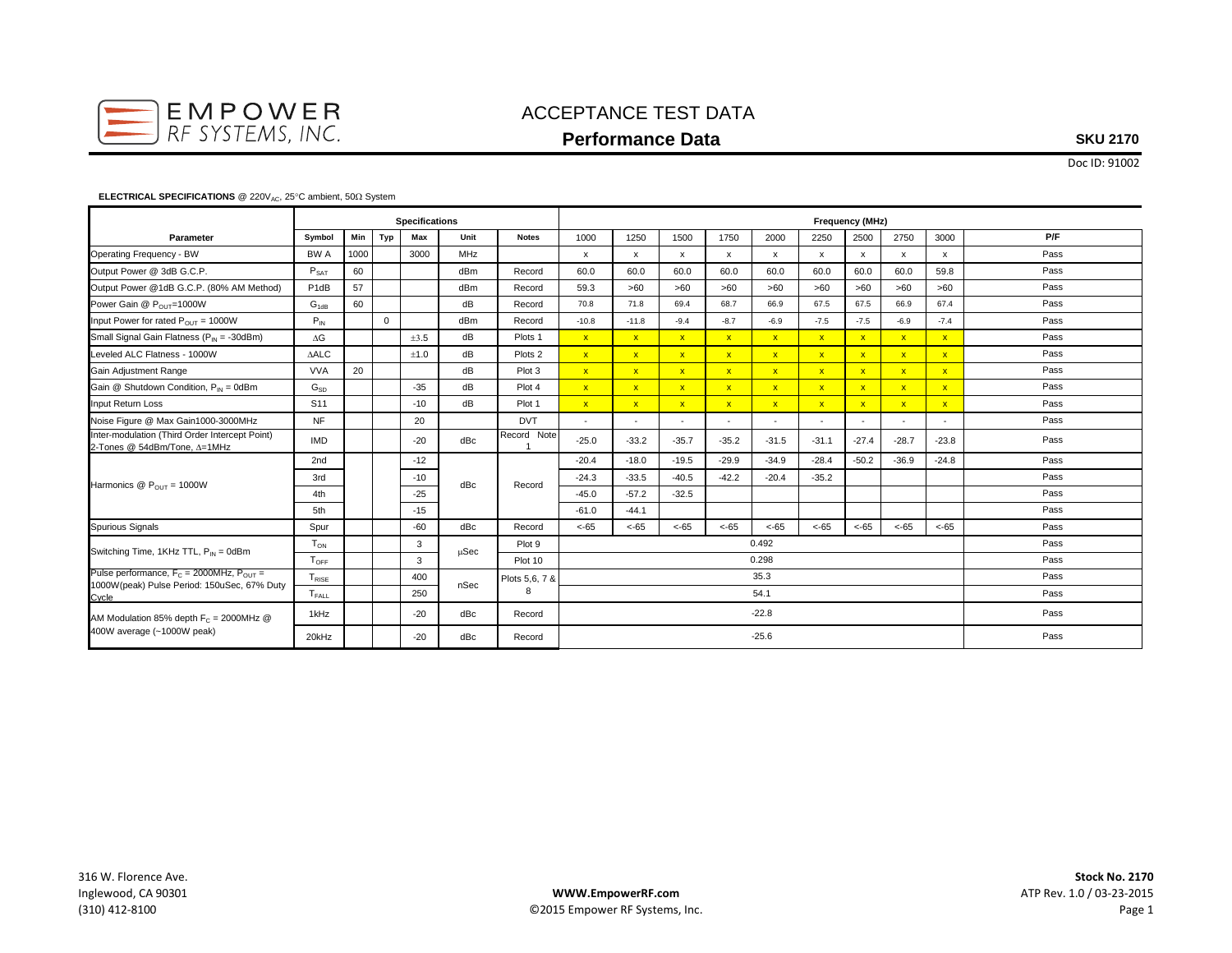

# ACCEPTANCE TEST DATA**Performance Plots**

**SKU 2170**

#### **Plot 1 - Small Signal Gain @Manual Mode**

Bottom Curve: Input Return Loss Reference: 0dB, 10dB/div. Top Curve: Small Signal Gain  $@$   $P_{\text{IN}} = -20d$ Bm Reference: 60dB, 1dB/div.

### **Plot 2 - Full Band ALC Flatness @ 1000W**

Reference: 60dB, 1dB/div. Top Curve: ALC @1000W, PIN = 0dBm Bottom Curve: Input Return Loss Reference: 0dB, 10dB/div.